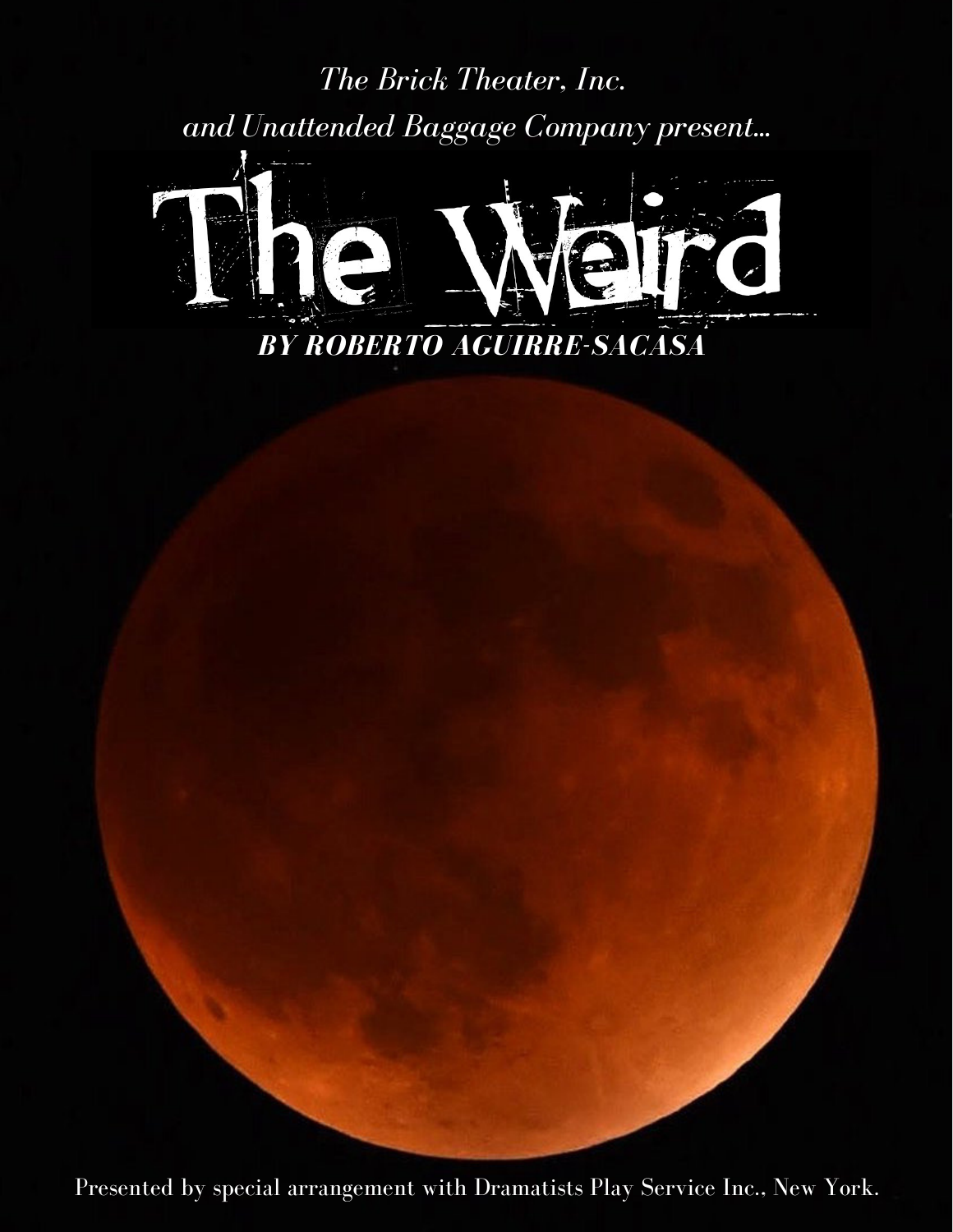# **ABOUT THE SHOW**

**UNITE** 

*THE WEIRD by Roberto Aguirre-Sacasa is a rarely-performed anthology collection of short, creepy, pulpy plays with both spooky and funny delights.*

*Aguirre-Sacasa is the showrunner and creator of Riverdale, Chilling Adventures of Sabrina, and the book writer for American Psycho on Broadway.*

*Inspired by classic episodes from Tales From The Crypt, in addition to horror films such as Halloween, The Fly, Rosemary's Baby and many, many more ghoulish tales! This show will be sure to make you laugh one minute and scream the next.*

*THE WEIRD premiered at Dad's Garage Theatre in Atlanta, GA in 2005. This is the first time THE WEIRD will have been seen in NYC since its 2009 Off-Off Broadway premiere with Wake Up, Marconi! Productions/Manhattan Theatre Source with a new and exciting ensemble of directors and actors.*

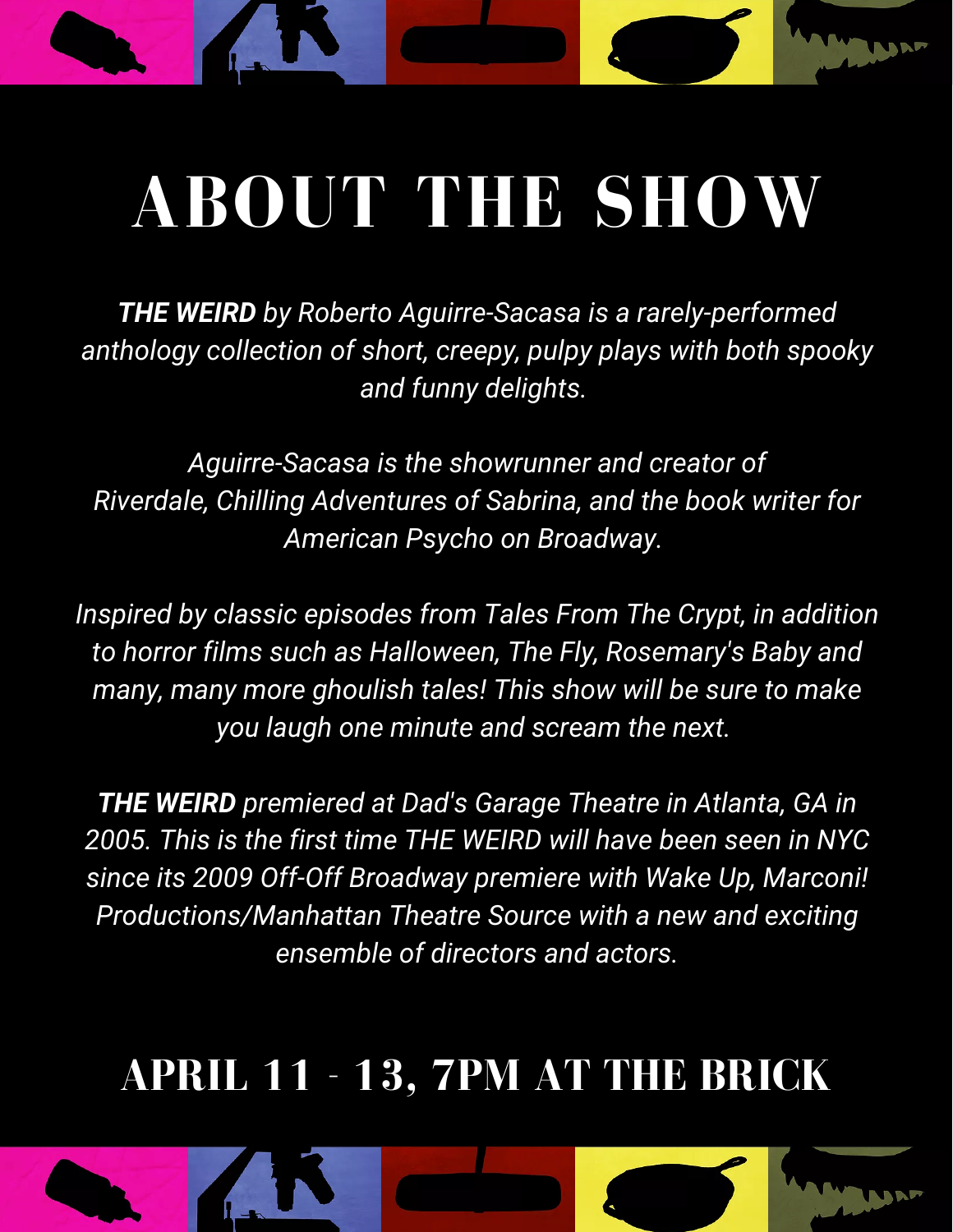# ULA

## **BLOOD MARY** directed by Pete Boisvert

*PETE BOISVERT (director) is a director, actor, graphic designer and independent theatre producer. He is the co-creator of The Blood Brothers present… series, and was co-artistic director of Nosedive Productions (1999- 2013). Additional work with The One-Minute Play Festival, New York Madness, Gideon Productions, Vampire Cowboys, Flux Theater Ensemble.*

*IVY LONG (Laurie) is so excited to be a part of The Weird! Recent credits: The Testament Of Josh: A Flesh And Blood Musical, Serving Brulee (NY Fringe), Allison Wonderland (Pantomonium Productions) and Ed Wood's Final Curtain: Bride Of The Monster; Night Of The Ghouls; The Violent Years (DM Theatricals).*

*CODY NASH EDWARDS (Ben) is a Texas-born actor, improviser, and writer. NYC: American Juggalo (HERE Arts Center, New Ohio, Vital Joint), Act One Scene Two (The Tank), The Stand-In (The Kraine Theater), Improv with Manta Ray Police Force (The Kraine). Regional: The Stand-In (The Beltonian Theatre), A Midsummer Night's Dream (Pecan Grove Amphitheater), In the Next Room (or The Vibrator Play) (Ida Green Theater). Twitter: @cnedw*

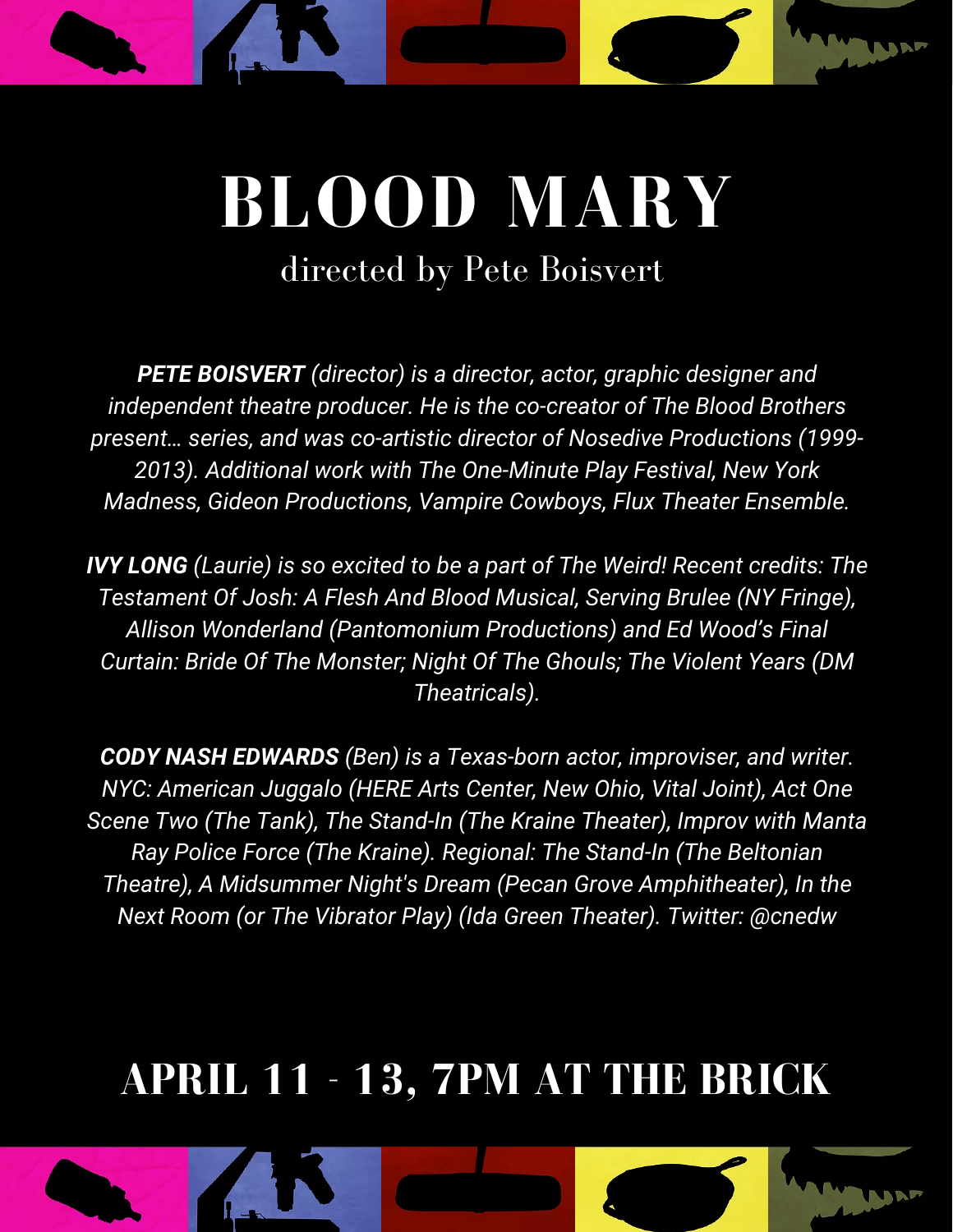## **SWAMP GOTHIC** directed by Dmitri Barcomi

WAR

*DMITRI BARCOMI (director) is a director and creator from New York City. His artistic interests include creating theater from unusual source materials, radical reenvisionings of traditional texts, and exploring technology and multimedia in live performance. Upcoming projects: The Heresy Machine, a queer cyborg romance between Alan Turing and his computer creation (Edinburgh Fringe, August 2019), Necrophoresis, a new piece of dance theater exploring Anna Freud's relationship to her father and the death rituals of ants (14 St Y). Dmitri is also a violinist and works in theater production. Dmitri is a 2018-2019 LABA Fellow at the 14 St Y as well as the Artist-in-Residence at Playmachine Theater Lab. Education: BA, The New School University, Directors Lab North alum, Lincoln Center Directors Lab member. mxbarcomi.com*

*DEVANTE LEWIS (Matthew) is a theater artist, human, aspiring superhero, lover, twenny-sumn. Recent credits: Birds Of Prey (The Brick).*

*LATONIA PHIPPS (Abigail) is an actress, playwright, poet, and teacher. Phipps was born and raised in New York City, Brooklyn, NY. She holds an MFA in Theater Arts from CUNY Brooklyn College and has studied theater and storytelling in St. Petersburg, Russia and Ghana West Africa. Her most recent projects include Ivanka Play (starring as Ivanka Trump) by Charles Gershman, Lincoln Center (LCE) Dominque Morrisseau's, Autumns Harvest, Castillio Theater Katori Hall's Children of Killers; As well as working with companies such as Arena Stages, Playwrights Horizon, and Signature Theater. Phipps is also a renowned playwright having produced to projects, Fishin' In Brooklyn (One Woman show) and Now Harlem (Full-Length play). Phipps recently has taken to TV and Film work but is excited about returning to her roots in theater.*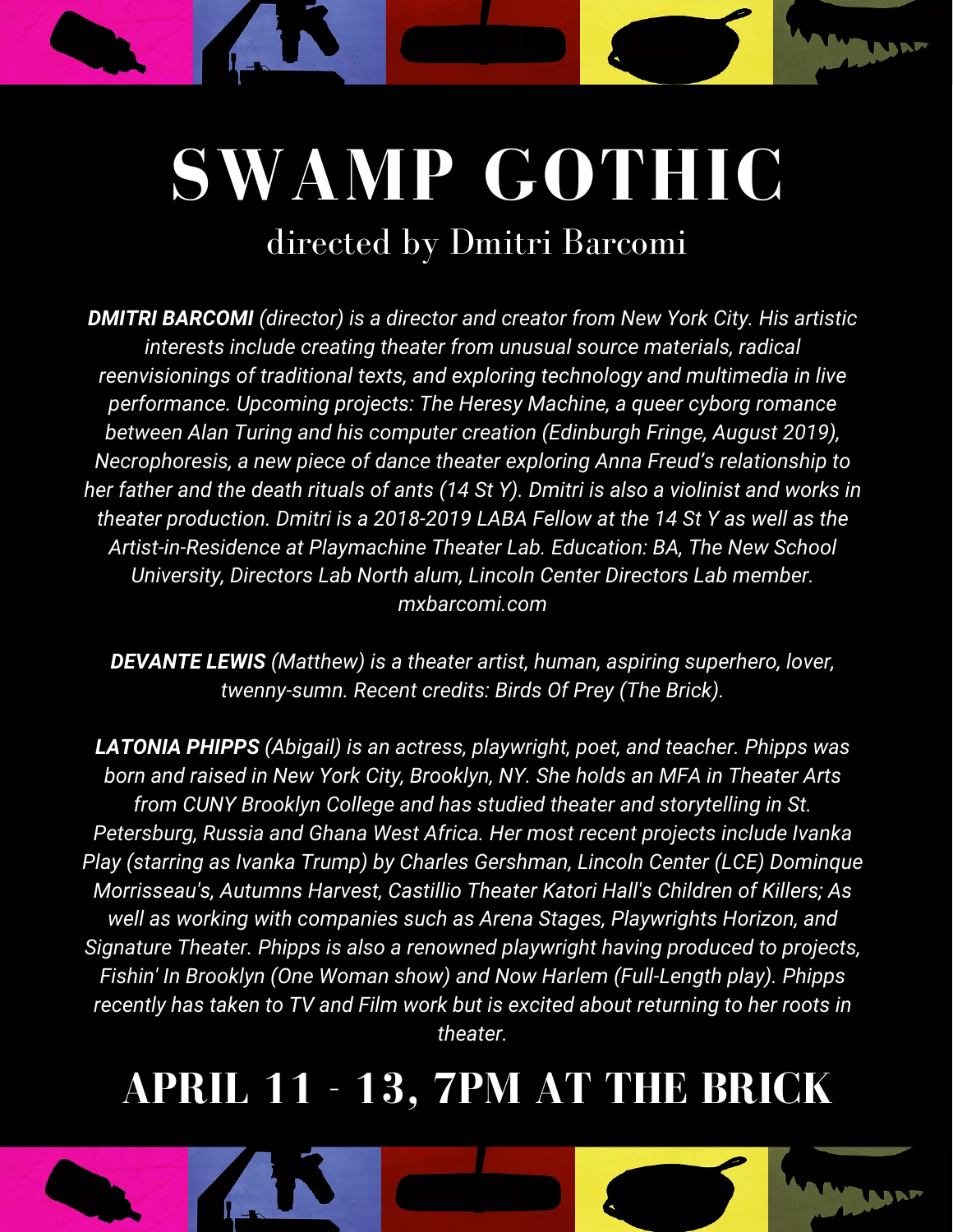## **INSECT LOVE** directed by Drew Weinstein

WAN

*DREW WEINSTEIN (director) is a New York based multidisciplinary theatre and sound artist. He has presented original works in and around New York City at venues including HERE Arts Center, JACK, The Brick, The Hive, Jersey City Theatre Center, and LEIMAY's SOAK. Drew has directed works at The Wild Project, Vital Joint, The Shakespeare Theatre of New Jersey, Dixon Place, Porterspace, the Sheen Center, the Bridge at Shetler Studios, and on the streets of New York City. As a designer and composer, Drew has worked with companies including the Oye Group, HERE Arts Center, Convergence Theatre, Target Margin Theatre, and Taragano Theatre. His designs have been heard at venues including the Public Theatre's Under the Radar Festival, Abrons Arts Center, The Performing Garage, Anacostia Arts Center (Washington DC), the Producers Club, and Cider Mill Playhouse among others.*

*FELICIA LOBO (Caroline) is a performer, director, and horror YouTuber. She is the frontwoman of QWAM (Brooklyn Punk) who are releasing their newest album on April 19th. She directs spooky plays and loud musicals, most notably Pop Punk High (Le Poisson Rouge). She reviews horror movies on Youtube as GirlyGore. www.felicialobo.com*

*JESSE JAE HOON (Dr. DeLambre) is a playwright, actor, and graphic designer raised in Chicago and based in Brooklyn. Select theatre: AS YOU LIKE IT, BUDDY HOLLY AT THE ARMORY, THE REHEARSAL: PLAYING THE DANE, BLESSING. Web series: "Lady Parts," "Blank My Life." Has helped develop new work at Clubbed Thumb, Dixon Place, and Joe's Pub. Currently working on first full-length play DONG XUAN CENTER. Political field work: Julia Salazar (field lead), AOC, Bernie 2016/2020. BFA in Drama from NYU Tisch (Playwrights Horizons Orange Group). For Mom & Dad and my friends, family, and teachers. "Es lebe die Freiheit." @jessejaehoo*n

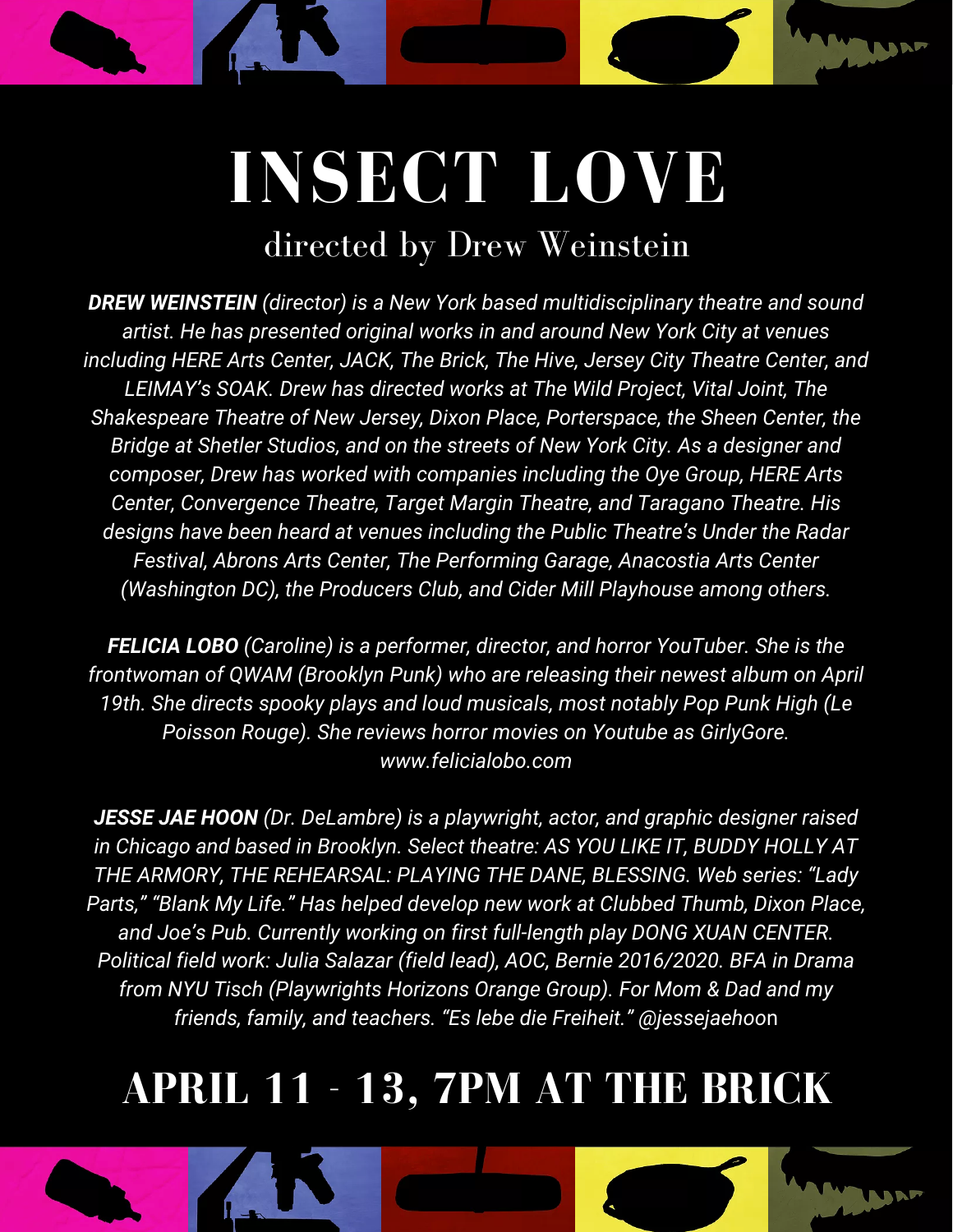### **MORNING BECOMES OLESTRA** directed by Andy Scott

WA

*ANDY SCOTT (director) is a stage director and filmmaker. His work is inspired by social issues, unrealistic expectations, and bizarre possibilities. Favorite stage credits include Untitled Strong Woman Play (Dixon Place), Aphrodisiac (Loft 227), Damn Yankees (Ozark Actors Theatre), Rent and The Mystery of Edwin Drood (Annapolis Summer Garden Theatre), and Completeness (West of 10th Theatre Company). His digital projects are COOLADE, (Cooladeseries.com) an anthology web series that explores conformity, and CALL IT A WITCH HUNT, a short film about witches (perhaps from Salem) in a toxic masculinity-fueled office.*

*KATIE SORICELLI (Harold) is an NYC-based actor, theater artist, and musician who specializes in devised theater and new play development. Her co-developed devised piece, in the ribs, premiered last year at her alma mater Connecticut College as part of the theater department's senior capstone festival. Her other favorite roles at Conn include the chicken and Bob the Pizza Boy in bobrauschenbergamerica, Judge Brack in Hedda Gabler, and Laura in The Glass Menagerie. She has recently worked with playwrights Joe Carraro and Lizzy Moreno on their respective new projects. Also a dramaturg, Katie has interned in the literary office at the Eugene O'Neill Theater Center and with Berkeley Repertory Theater's summer residency lab, The Ground Floor. NTI 2017.*

*SHELBY ANDERSON (Wanda) is tantalized to play the delicious Wanda in The Weird! Among playing juicy roles, she can be found in her natural habitat watching true crime documentaries and doing burlesque in random basements in Brooklyn. Shelby can also be seen on Tuesdays and Thursdays fighting the good fight of the dreaded open call for all of the non eq tours casting this year that everyone seems to be really pissed off about. Find out more at www.shelbyanderson.actor and follow her on her Instagram @shelbyan. Much thanks to Andy for this opportunity!*

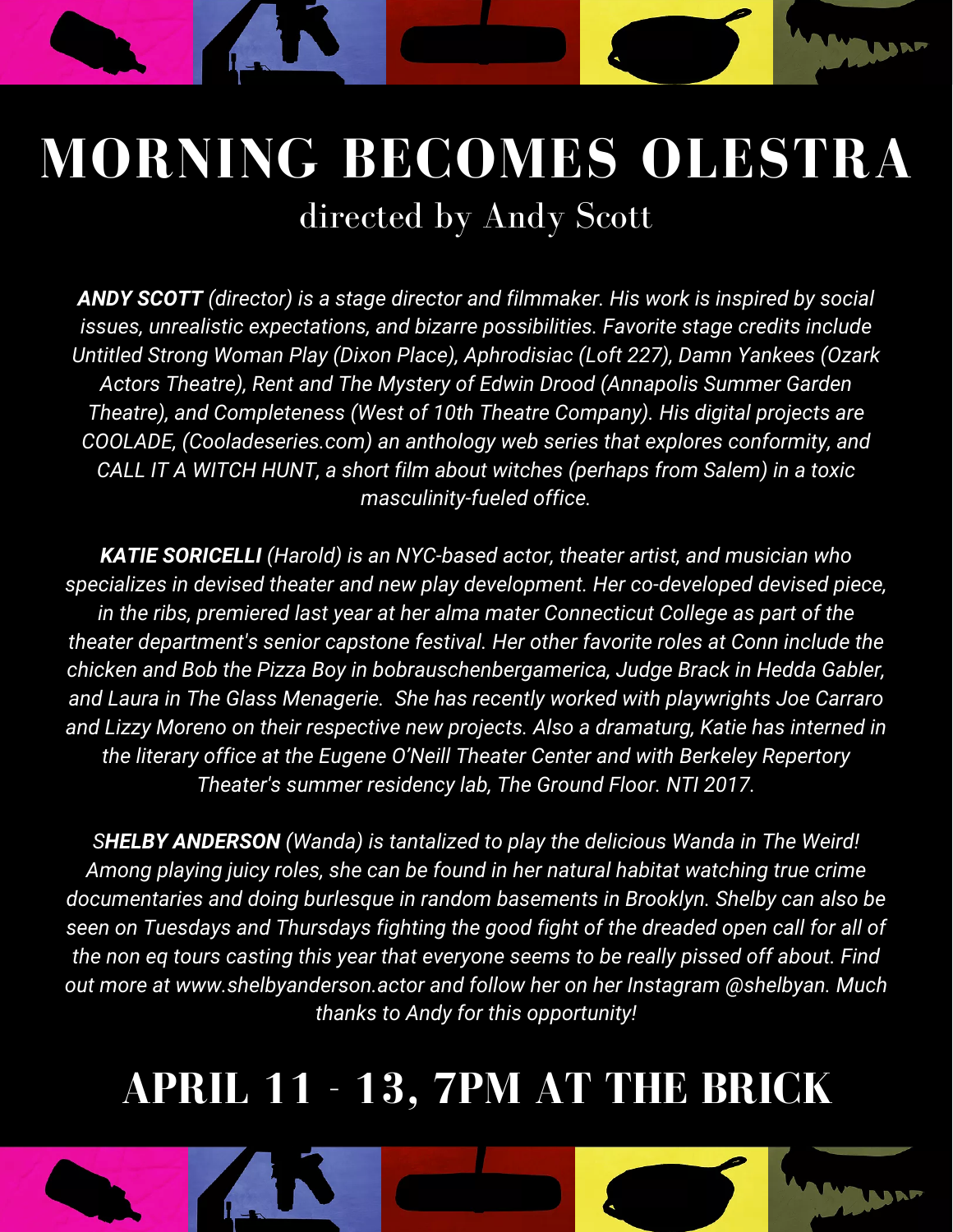## **MORNING BECOMES OLESTRA** directed by Andy Scott

**LON** 

*IRIS GARRISON-DRISCOLL (Axel) is a Brooklyn-based, non-binary creator determined to find new approaches and insights on how humans can impact one another. Through mediums such as music, acting, and writing, Iris is working to uncover the truths in our experiences that often go unseen, as there are many blind spots in in each human perspective. They are currently playing and releasing music with their band Bluish, debut album drops this spring. They graduated with a BFA in Acting from Ithaca College, and are currently studying with the Upright Citizens Brigade.*

*TALIA FELDBERG (Shadow Puppetry Consultant) an NYC-based director and theatre maker. Next up: This coffee shop is dead. (The Tank). Recent directing: Radium Prototype (The Tank); NYMadness; MulchHorse Theatre; the Dirty Blondes. Assistant/associate credits: Riot Antigone (La MaMa; ANT Fest; Prelude Festival); Columbia University School of the Arts; Long Wharf Theatre; Dixon Place; the O'Neill Center; and many others. 2018-2019 SDCF Observership Class. Graduate of Vassar College and the National Theatre Institute. taliafeldberg.com*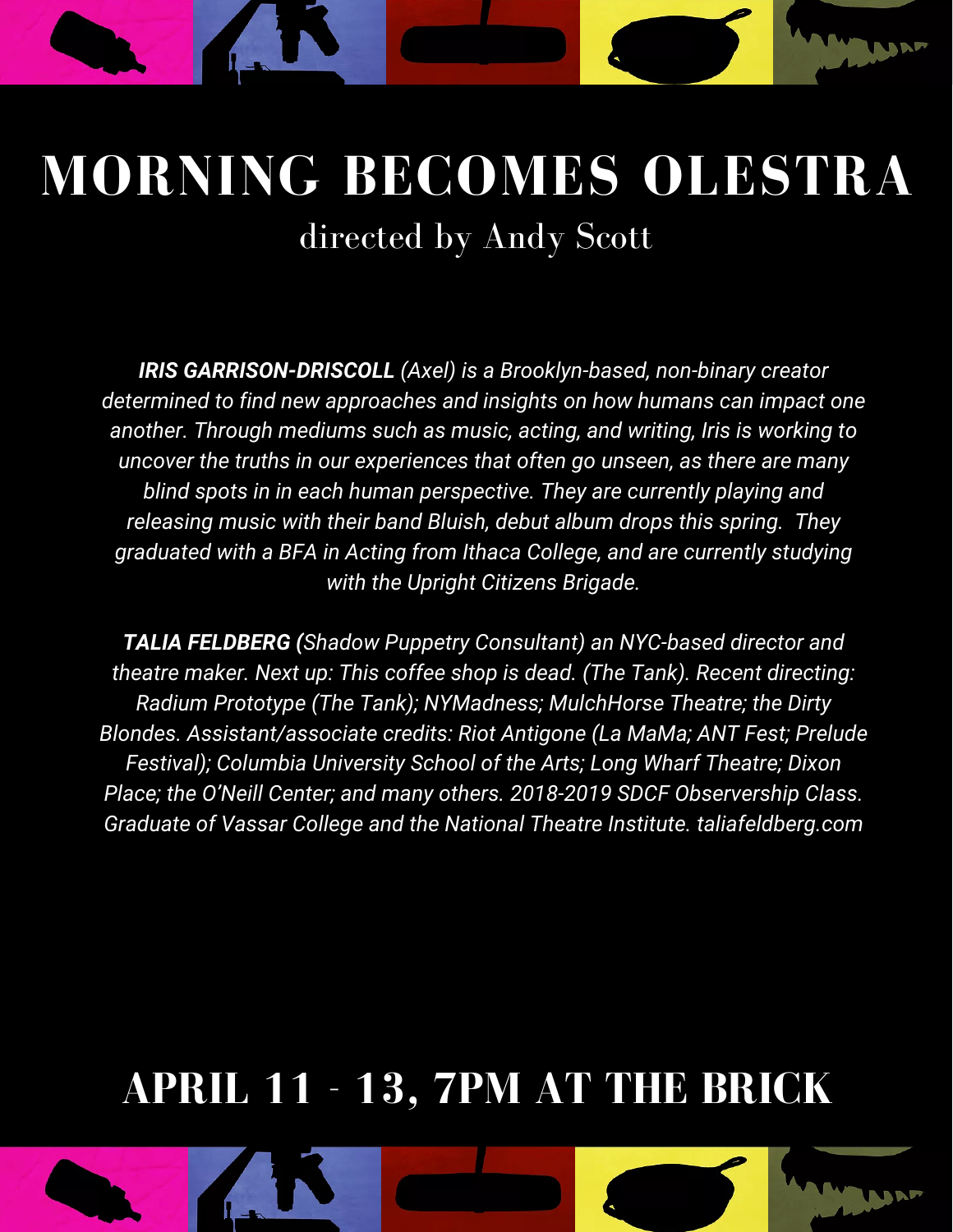## **THE TEN MINUTE PLAY ABOUT ROSEMARY'S BABY**

WM

#### directed by Sean Pollock

*SEAN POLLOCK (director) is a multi-disciplinary writer, director, designer, and artist. Recent credits include: American Juggalo (HERE Arts Center, New Ohio Theatre, Vital Joint) A Very...Scientology Pageant: In Concert (The Green Room 42 & 54 Below), Laundryfest, The Bed Show, Super Short Site Specific Festival, Phantom of the Paradise (Secret Loft), Intimate Bar Plays, #serials (The Flea), I'm Smiling Because I'm Uncomfortable (NYC and Touring. Winner: "Outstanding Site-Specific Performance" San Diego Fringe 2018). Off-Broadway: Trump Rally (United Solo/Theatre Row). He currently serves as the Literary Associate for The Dirty Blondes and is a company member of Unattended Baggage. Training: Ithaca College, NTI, Directors Lab North, Directors Lab Chicago, Directors Lab West. www.seanpollock.net insta: @seanp\_yo*

*ADESUWA ONAGHINOR (Girl) is a proud actress and stage manager, and is excited to perform in her first production at Brick! A 2018 graduate from Rutgers University , she is currently performing all around New York City. She's just coming off a show called "This Ain't No Place" with the Ujamaa Black American Theater Company. Her stage credits include Black Panther Woman, Hip Hop High, Godspell, and Black Christmas Carol.*

*JONATHAN NATHANIEL DINGLE-EL (Boy) is a NYC- based actor and recent graduate of the Brooklyn College BFA Acting Program. Jonathan is honored to be joining this fabulous cast of actors. It has truly been a gift. Jonathan's recent credits include : The Green Room Play Festival (2019), LaundryFest (2018), and Cannibals by Heather Dundass (2018). Past film credits include: Black Ghost Son (2019), Unproductive Season 4 (2019), Another Country (2018) and many more. Jonathan would like to thank his family, friends, and educators for all of their support, and the Universe for this experience.*

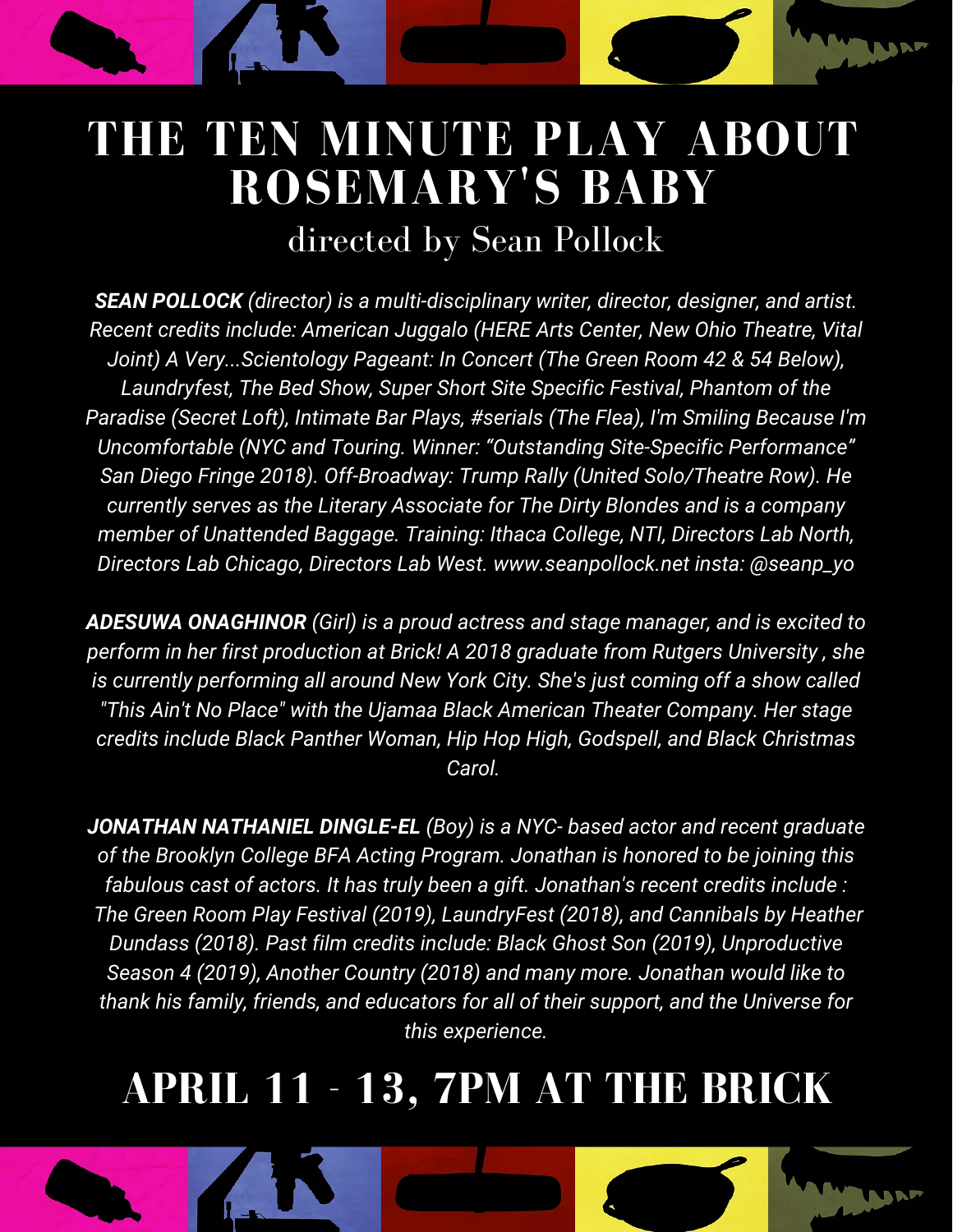## **THE TEN MINUTE PLAY ABOUT ROSEMARY'S BABY**

WN

#### directed by Sean Pollock

*VERONICA VALE DUFFY (Woman) Is overjoyed and super excited to be apart of this wicked sick production of "The Weird". Veronica has appeared in many new as well as published works through, Love Creek Productions. One of Veronica's favorite roles to date has been "Sara" in Love Creek's Production of "Stop Kiss". Other works Veronica has appeared in include "Security", By Patrick Hamilton Through the Secret Theatre and "Rumble in the Garden" By Maximilian Kempf through Manhattan Theatre Rep. Alum of Douglas Anderson School of The Arts, (Musical Theatre) Tom Todoroff Conservatory, and Circle in The Square (Musical Theatre Track). Lovingly and always fervent shout out to my Uncle Vanya (we shall rest) and Sister, Katherine (Saraaaaaah)*

*KEIVON AKBARI (Man) is an actor, singer, musician who just received his BFA at NYU's Tisch School of the Arts this past fall. Keivon is known for roles like Salam in Return to Fall (Columbia University), Jason In Medea (Atlantic Acting School), Charles in 76,000!!!, Man in American Jack (Playwrights Horizons Theatre School), Iokanaan in Salome, and Gaston in Beauty and the Beast. He is also a classically trained concert pianist and can play 4 additional instruments. He would like to thank his friends and family for their unconditional love and support.*

*SHARON LITWINOFF (Intimacy Consultant) is thrilled to be the Intimacy Consultant for The Ten Minute Play About Rosemary's Baby. She currently trains with Intimacy Directors International and is passionate about creating safe spaces for actors to work. Acting credits include Body of Women (Woman Who Gives a Fuck, Terra & the Dactyls with 4th U Artivists), Ragtime (Pleasant Valley Productions), I Hate Shakespeare! (Juliet, AlphaNYC Theater Company), and Beyond the Etchings (Sarah, Infinite Variety Productions).*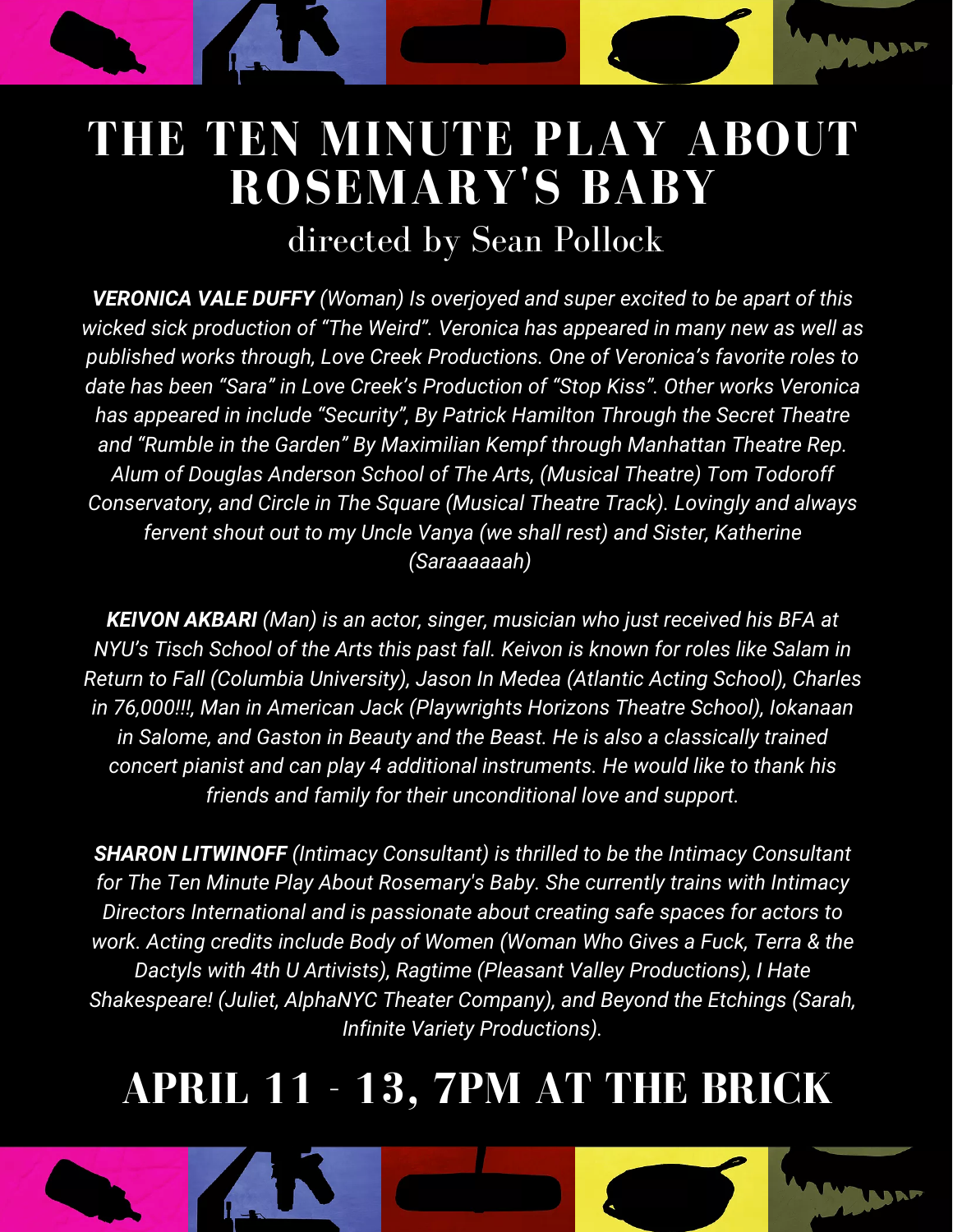# **THE WEIRD**

WAR

#### everyone else who made this production possible...

*ANNA MARIE HURDLE (Costume Designer/Wardrobe Supervisor) is a costume designer originally from Tennessee* who has been working in New York for just over a year. She is currently working with the production of Eh Dah! Questions for my Father, at New York Theater Workshop. Previously at the Brick she worked as the designer for Crucifixion Sun, as well as designing for the production of Heresy Machine at Cloud City performance space, and *acting as the wardrobe supervisor at Bedlam, A.R.T. for the production of Uncle Romeo Vanya Juliet.*

*JOHN BURKLAND (Lighting Designer) New York: Lincoln Center Institute, Peter Jay Sharp, Jazz at Lincoln Center, Fourth Universalist Society, Alice Tully Hall, Avery Fisher Hall, DR2, La Mama E.T.C., Sonnet Repertory, NYU Strasberg, HB Playwrights Studio, Guggenheim Arts and Process, The Blue Heron Arts Center, Flushing Town Hall, NYC Fringe, New York Musical Theater Festival, and The Summer Play Festival. Regional: Enegman Theater, North Shore Music Theater, Paper Mill Playhouse, Quintessence Theater Group, Northern Stage, Opera Tampa, Studio* Theater, Studio Theater 2ND Stage, Long Acre Lea, Studio Lab, Thw Argyle Theater, Critical Threat Theater, Theater *Alliance, Washington Shakespeare Company, MetroStage, Rorschach Theater, The John F. Kennedy Center, Luna Stage, The Bay Theater, Williamstown Theater Festival, Source Theater, The Actors Theater of Atlanta, Big Apple* Circus, and the Dance Gallery among others. As the lighting director for The Howard Stern Show he's lit performances of artists as diverse Kelly Clarkson, Kid Rock, ZZ Top, U2, and Lady Gaga. Education: North Carolina School of the Arts. John won a Helen Hayes Award for his work on The Wonderful World of Dissocia at Theater *Alliance and a Surya award for his work on Uncle Vanya at Quintessence Theater group.*

**MICHELLE CATANIA** (Makeup Artist) is a makeup artist that specializes in practical effects. She uses a knowledge of biology in conjunction with her imagination to concoct her creations. She has been a special effects artist on a variety of independent projects that range from stage productions to short films to haunted houses. She is delighted *to be invited aboard this production and hopes to inspire a little fear.*

ALYSSA BERDIE (Social Media Manager) is a creative producer, writer, and director living in Brooklyn, NY. Recent theater credits include The Bed Show, Super Short Site Specific Festival, I'm Smiling Because I'm Uncomfortable, A *Very Merry..., Cheaper, Faster, Garbage Food (GREED PLAY) and American Juggalo. She has directed, written and produced several short films and web-series. She currently helps produce a live monthly comedy show, Chicken Fat and works on Netflix's Patriot Act with Hasan Minhaj. @alyssaberdie*

*UNATTENDED BAGGAGE (Producing Company) is a is a collective of writers, directors, producers, visual artists,* theater makers, filmmakers, actors, sound designers, and everything in between. We're a little sardonic, a little serious, and a little weird and that's how we like it. Recent productions include: American Juggalo (HERE Arts *Center, New Ohio Theatre, Vital Joint), A Very...Scientology Pageant: In Concert (Greenroom 42, 54 Below), I'm Smiling Because I'm Uncomfortable (NYC/Touring, Winner: "Outstanding Site-Specific Performance" - San Diego International Fringe Festival 2018) and The Bed Show. Find out more at www.unattendedbaggagecompany.com and @unattended\_baggage\_co on Instagram.*